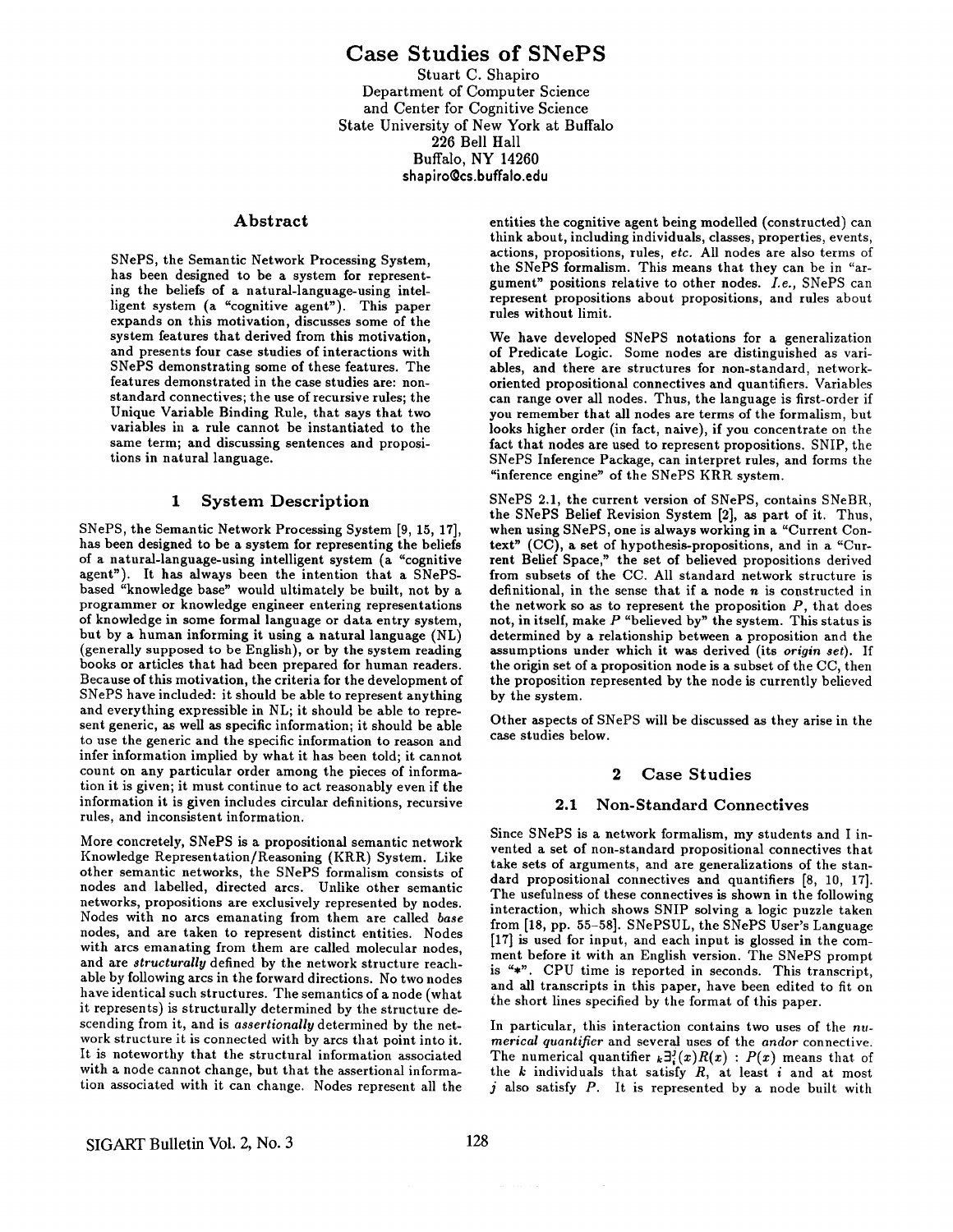the schema (build pevb  $x$  emin i emax  $j$  etot  $k$  & ant  $R$ cq P). The andor,  $\bigvee_{i=1}^{j} \{P_1, \ldots, P_n\}$  means that at least i and at most  $j$  of the n propositions are true. It is represented by a node built with the schema (build min  $\imath$  max  $\jmath$ arg  $(P_1, ..., P_n)$ . \* ;; Declare the arc labels to be used. (define member class employee job) (MEMBER CLASS EMPLOYEE JOB) CPU time : 0.06 \* ;; Roberta, Thelma, Steve, and Pete are people. (describe (assert member (Roberta Thelma Steve Pete) class person)) (MI! (CLASS PERSON) (MEMBER PETE ROBERTA STEVE THELMA))  $(M11)$ CPU time : 0.22 \* ;; Chef, guard, nurse, telephone operator, ;; police officer, teacher, actor, and boxer ;; are jobs. (describe (assert member (chef guard nurse telephone\ operator police\ officer teacher actor boxer) class job)) (M2! (CLASS JOB) (MEMBER ACTOR BOXER CHEF GUARD NURSE POLICE OFFICER TEACHER TELEPHONE OPERATOR)) (M2!) CPU time : 0.44 \* ;; Every person has two jobs ;; Uses the numerical quantifier: ;; Of 8 jobs exactly 2 are held by \*person (describe (assert forall Sperson ant (build member \*person class person) cq (build pevb Sjob emin 2 emax 2 etot 8 &ant (build member \*job class job) cq (build employee \*person job \*job)))) (M3! (FORALL VI) (ANT (PI (CLASS PERSON) (MEMBER VI))) (CQ (P4 (PEVB V2) (EMIN 2) (EMAX 2) (ETOT 8) (&ANT (P2 (CLASS JOB) (MEMBER V2))) (CO (P3 (EMPLOYEE VI) (JOB V2)))))) (M3!) CPU time : 0.33 \* ;; Every job is held by exactly one person. (describe (assert forall \*job ant (build member \*job class job) cq (build pevb \*person emin I emax 1 etot 4 &ant (build member \*person class person) cq (build employee \*person job \*job)))) (M4! (FORALL V2) (ANT (P2 (CLASS JOB) (MEMBER V2))) (CQ (P5 (PEVB VI) (EMIN I) (EMAX I) (ETOT 4) (&ANT (P1 (CLASS PERSON) (MEMBER V1))) (CQ (P3 (EMPLOYEE V1) (JOB V2))))))  $(M4!)$ CPU time : 0.28

\* ;; Roberta and Thelma are female. (describe (assert member (Roberta Thelma) class female)) (M5! (CLASS FEMALE) (MEMBER ROBERTA THELMA))  $(M5!)$ CPU time : 0.11 \* ;; Steve and Pete are male. (describe (assert member (Steve Pete) class male)) (M6! (CLASS MALE) (MEMBER PETE STEVE))  $(M6!)$ CPU time : 0.12 \* ;; No woman is a nurse, actor, ;; or telephone operator. ;; Uses ANDOR to express NOR. ;; (At least O, and at most 0 ;; of the arguments are true.) (describe (assert forall Swoman ant (build member \*woman class female) cq (build min 0 max 0 arg ((build employee \*woman job nurse) (build employee \*woman job actor) (build employee \*woman job telephone\ operator))))) (MT! (FORALL V3) (ANT (P6 (CLASS FEMALE) (MEMBER V3))) (CQ (PIO (MIN O) (MAX O) (ARG (P7 (EMPLOYEE V3) (JOB NURSE)) (P8 (EMPLOYEE V3) (JOB ACTOR)) (P9 (EMPLOYEE V3) (JOB TELEPHONE OPERATOR))))))  $(M7+)$ CPU time : 0.35 \* ;; No male is a chef. (describe (assert forall \$man ant (build member \*man class male) cq (build min 0 max 0 arg (build employee \*man job chef)))) (M8! (FORALL V4) (ANT (PII (CLASS MALE) (MEMBER V4))) (CO (P13 (MIN O) (MAX **O)**   $(ARG (P12 (EMPLOYEE V4) (JOB CHEF))))$  $(MR+)$ CPU time : 0.25 \* ;; Roberta is not a boxer. (describe (assert min 0 max 0 arg (build employee Roberta job boxer))) (MIO~ (MIN O) (MAX **O)**  (ARO (M9 (EMPLOYEE ROBERTA) (JOB BOXER)))) (MIO!) CPU time : 0.16 \* ;; Pete is neither the nurse, the police officer, ;; nor the teacher. (describe (assert min 0 max 0 arg ((build employee Pete job nurse) (build employee Pete job police\ officer)

(build employee Pete job teacher))))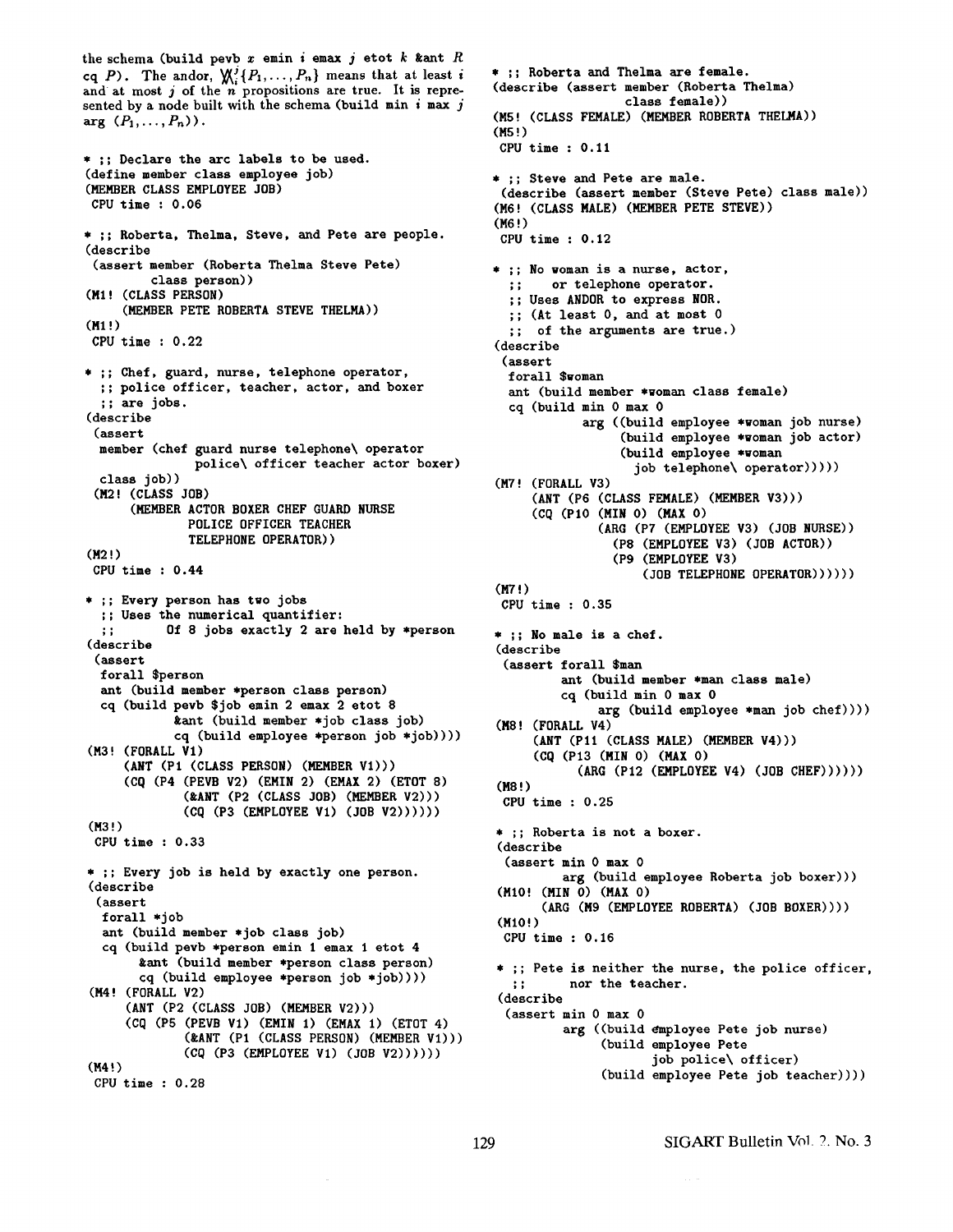(M14! (MIN O) (MAX O) (ARG (MII (EMPLOYEE PETE) (JOB NURSE)) (M12 (EMPLOYEE PETE) (JOB POLICE OFFICER)) (M13 (EMPLOYEE PETE) (JOB TEACHER)))) (M14!) CPU time : 0.27 \* ;; Roberta is neither the chef, ;; nor the police officer. (describe (assert min 0 max 0 arg ((build employee Roberta job chef) (build employee Roberta job police\ officer)))) (M17! (MIN O) (MAX O) (ARG (M15 (EMPLOYEE ROBERTA) (JOB CHEF)) (M16 (EMPLOYEE ROBERTA) (JOB POLICE OFFICER)))) (Mi7!) CPU time : 0.23 \* ;; No one is both the chef and the police officer ;; (because they were seen together.) ;; Uses ANDOR to express NAND. (describe (assert forall \*person ant (build member \*person class person) cq (build min 0 max 1 arg ((build employee \*person job chef) (build employee \*person job police\ officer))))) (MI8! (FORALL VI) (ANT (P1 (CLASS PERSON) (MEMBER V1))) (CQ (P16 (MIN O) (MAX 1) (ARG (P14 (EMPLOYEE V1) (JOB CHEF)) (P15 (EMPLOYEE V1) (JOB POLICE OFFICER)))))) (MI8!) CPU time : 0.27 \* ;; Infer at least the 8 jobs (describe (deduce (8 O) employee \*person job \*job)) (MiO! (MIN O) (MAX O) (AHG (M9 (EMPLOYEE ROBERTA) (JOB BOXER)))) (MIO0! (EMPLOYEE PETE) (JOB ACTOR)) (MIOI! (EMPLOYEE PETE) (JOB TELEPHONE OPERATOR)) (Mig! (MIN O) (MAX O) (ARG (M15 (EMPLOYEE ROBERTA) (JOB CHEF)))) (M20! (MIN O) (MAX O) (ARG (M16 (EMPLOYEE ROBERTA) (JOB POLICE OFFICER)))) (M21! (MIN O) (MAX O) (ARG (Mll (EMPLOYEE PETE) (JOB NURSE)))) (M22! (MIN O) (MAX O) (ARG (MI2 (EMPLOYEE PETE) (JOB POLICE OFFICER)))) (M23! (MIN O) (MAX O) (ARG (Mi3 (EMPLOYEE PETE) (JOB TEACHER)))) (M50! (EMPLOYEE THELMA) (JOB CHEF)) (M55! (EMPLOYEE STEVE) (JOB POLICE OFFICER)) (M67! (MIN 0) (MAX 0) (ARG (M59 (EMPLOYEE ROBERTA) (JOB NURSE)))) (M68! (MIN O) (MAX O) (ARG (M60 (EMPLOYEE ROBERTA) (JOB ACTOR))))

(M69! (MIN O) (MAX O) (ARG (M61 (EMPLOYEE ROBERTA) (JOB TELEPHONE OPERATOR)))) (M7ot (MIN 0) (MAX o) (ARG (M63 (EMPLOYEE THELMA) (JOB NURSE)))) (MTI! (MIN O) (MAX O) (ARO (M64 (EMPLOYEE THELMA) (JOB ACTOR)))) (M72! (MIN O) (MAX O) (ARG (M65 (EMPLOYEE THELMA) (JOB TELEPHONE OPERATOR)))) (M731 (EMPLOYEE ROBERTA) (JOB GUARD)) (M74! (EMPLOYEE ROBERTA) (JOB TEACHER)) (M75! (EMPLOYEE STEVE) (JOB NURSE)) *(M77!* (MIN O) (MAX O) (ARG (M76 (EMPLOYEE PETE) (JOB GUARD)))) (M79! (MIN O) (MAX O) (ARG (M78 (EMPLOYEE THELMA) (JOB GUARD)))) (MS1! (MIN O) (MAX **O)**  (ARG (M80 (EMPLOYEE STEVE) (JOB GUARD)))) (M83! (MIN O) (MAX O) (ARG (M82 (EMPLOYEE THELMA) (JOB TEACHER)))) (ME5~ **(KIN o) (MAX 0)**  (ARG (MR4 (EMPLOYEE STEVE) (JOB TEACHER)))) (M88! (MIN O) (MAX O) (ARG (M48 (EMPLOYEE PETE) (JOB CHEF)))) (M89! (MIN O) (MAX O) (ARG (M54 (EMPLOYEE STEVE) (JOB CHEF)))) (M90! (MIN O) (MAX O) (ARG (MS1 (EMPLOYEE THELMA) (JOB POLICE OFFICER)))) (M92! (MIN 0) (MAX 0) (ARG (M91 (EMPLOYEE STEVE) (JOB ACTOR)))) (M94! (MIN O) (MAX O) (ARG (M93 (EMPLOYEE STEVE) (JOB TELEPHONE OPERATOR)))) (M95! (EMPLOYEE THELMA) (JOB BOXER)) (M97! (MIN O) (MAX O) (ARG (M96 (EMPLOYEE PETE) (JOB BOXER)))) (M99! (MIN 0) (MAX 0) (ARG (M98 (EMPLOYEE STEVE) (JOB BOXER)))) (MIO! MIO0! MIOI! MI9! M20! M21! M22! M23! M50! M55! M67! M68! M69! M70! M71! M72! M73! M74! M75! M77! M79! M81! M83! M85! M88! M89! M90! M92! M94! M95! M97! M99!) CPU time : 71.48 \* ;; List the 8 job-holding propositions. (describe (findassert employee ?p job ?j)) (MiO0! (EMPLOYEE PETE) (JOB ACTOR)) (MIOi! (EMPLOYEE PETE) (JOB TELEPHONE OPERATOR)) (M50! (EMPLOYEE THELMA) (JOB CHEF)) (M55! (EMPLOYEE STEVE) (JOB POLICE OFFICER)) (M73! (EMPLOYEE ROBERTA) (JOB GUARD)) (M74! (EMPLOYEE ROBERTA) (JOB TEACHER)) (M75! (EMPLOYEE STEVE) (JOB NURSE)) (M95! (EMPLOYEE THELMA) (JOB BOXER)) (MlO0! MlOl! MS0! M55! M73! M74! M75! M95!) CPU time : 0.45

# 2.2 Recursive Rules

If information comes from human informants, and from written material intended for human consumption, we cannot guarantee that rules will not be expressed in recursive, or even circular ways. The initial design of SNIP took into account being able to operate in the presence of recursive rules [5, 13].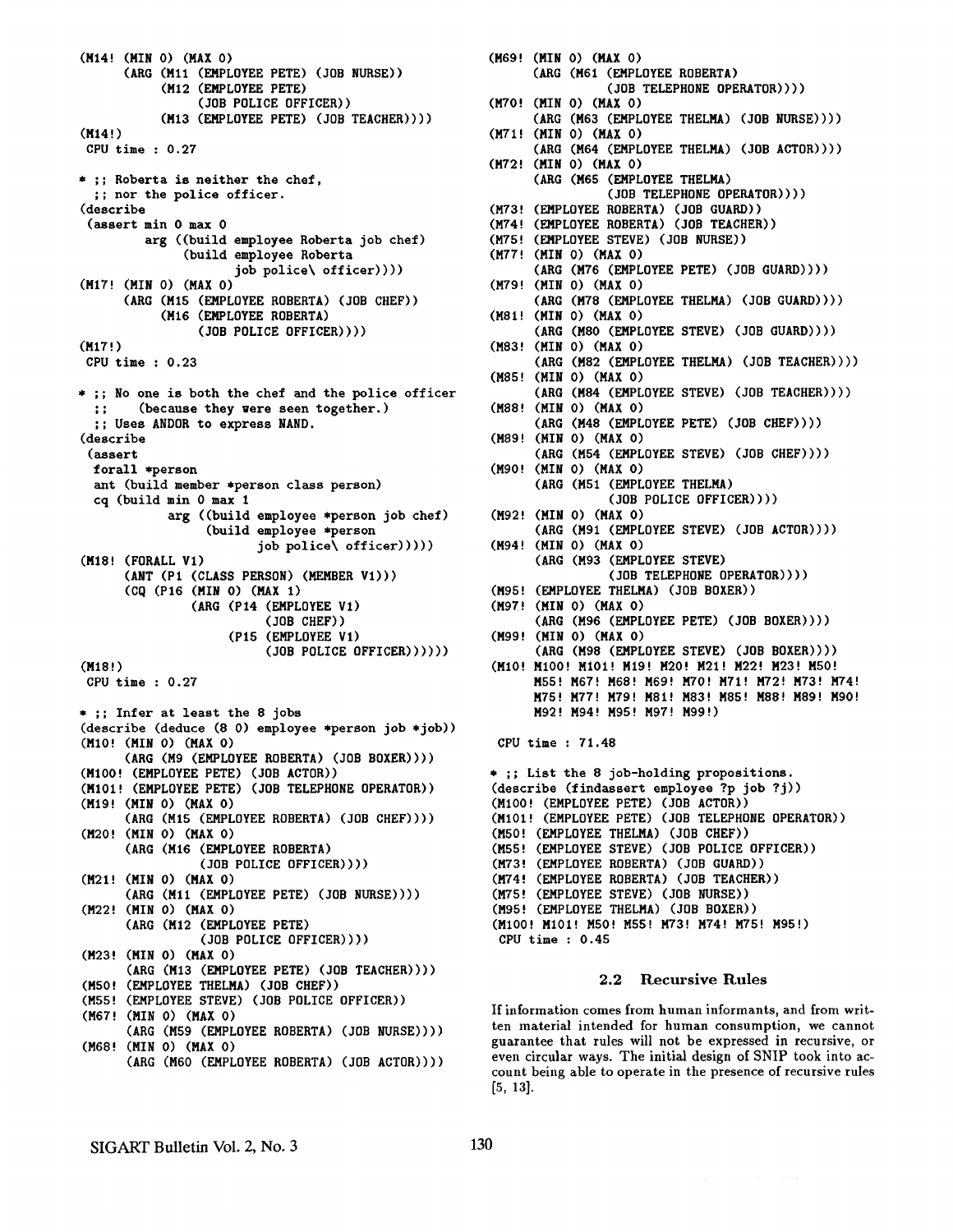The following interaction shows the use of a recursive rule. The interaction is carried out in SNePSLOG, a logicprogramming-like interface to SNePS [3, 4, 14]. User input is on the lines beginning with ":", which is the SNePSLOG prompt. System output is on the other lines.

Notice that the first input is expressed as a second-order rule. This is a natural way to express many rules, and SNePS and SNePSLOG encourage it. Predicates, however, are represented as SNePS nodes, which are terms of the SNePS formalism. This rule also uses the SNePS connective *and. entailment.*  $\{A_1, \ldots, A_n\}$  &  $\Rightarrow$   $\{C_1, \ldots, C_m\}$  means that the conjunction of the antecedents implies the conjunction of the consequents.

```
: all(r) (transitive(r) 
           \Rightarrow all(x, y, z) ({r(x,y), r(y,z)}
                               k = > (r(x,z)).
  ali(R)(TRANSITIVE(R) 
          \Rightarrow (all(X,Y,Z)({R(X,Y),R(Y,Z)}
                           k = > (R(X,Z))))CPU time : 0.23
```

```
: transitive(bigger). 
 TRANSITIVE(BIGGER) 
CPU time : 0.06
```

```
: bigger(elephant, horse). 
 BIGGER(ELEPHANT,HORSE) 
CPU time : 0.07
```

```
: bigger(horse, sheep). 
 BIGGER(HORSE,SHEEP) 
 CPU time : 0.06
```

```
: bigger(sheep, dog). 
 BIGGER(SHEEP,DOG) 
 CPU time : 0.07
```

```
: bigger(dog, cat). 
 BIGGER(DOG,CAT) 
CPU time : 0.05
```

```
: bigger(cat, mouse). 
 BIGGER(CAT,MOUSE) 
CPU time : 0.06
```

```
: bigger(mouse, spider). 
 BIGGER(MOUSE,SPIDER) 
CPU time : 0.06
```

```
: bigger(spider, fly). 
 BIGGER(SPIDER,FLY) 
CPU time : 0.06
```
In most system, a recursive rule will lead to an infinite loop for some query. Usually, this depends on whether the rule is left- or right-recursive, and on where the open variables are in the query. Our rule above, of course, is both left- and right-recursive, and below we demonstrate queries that have all possible combinations of constants and variables.

```
: bigger(dog, mouse)? 
 BIGGER(DOG,MOUSE) 
 CPU time : 40.90
```
: bigger(?x, sheep)? BIGGER(ELEPHANT,SHEEP) BIGGER(HORSE,SHEEP) CPU time : 14.13

```
: bigger(mouse, ?x)? 
  BIGGER(MOUSE,FLY) 
  BIGGER(MOUSE,SPIDER) 
 CPU time : 14.72
```
bigger(?x, ?y)? BIGGER(DOG,MOUSE) BIGGER(DOG,SPIDER) BIGGER(DOG,FLY) BIGGER(SHEEP,MOUSE) BIGGER(HORSE,MOUSE) BIGGER(ELEPHANT,MOUSE) BIGGER(MOUSE,FLY) BIGGER(SHEEP,SPIDER) BIGGER(HORSE,DOG) BIGGER(ELEPHANT, SHEEP) BIGGER(SHEEP,CAT) BIGGER(SHEEP,FLY) BIGGER(CAT,SPIDER) BIGGER(ELEPHANT,SPIDER) BIGGER(HORSE,SPIDER) BIGGER(ELEPHANT,CAT) BIGGER(ELEPHANT,FLY) BIGGER(CAT,FLY) BIGGER(HORSE,FLY) BIGGER(ELEPHANT,HORSE) BIGGER(ELEPHANT,DOG) BIGGER(HORSE,CAT) BIGGER(HORSE,SHEEP) BIGGER(SHEEP,DOG) BIGGER(DOG,CAT) BIGGER(CAT,MOUSE) BIGGER(MOUSE,SPIDER) BIGGER(SPIDER,FLY) CPU time : 7.61

# 2.3 The Unique Variable Binding Rule

An AND gate has two input ports and one output port. If the input ports are high and the output port is low, then the AND gate is faulty. A straightforward translation of the latter rule into FOPC might be

```
\forall (g, x, y, z) [ANDGATE(g) \wedge INPORT(x, g)]\overline{A}AINPORT(y, g) \wedge OUTPORT(z, g)\Rightarrow [HIGH(x) \land HIGH(y) \land LOW(z)
                                 \Rightarrow FAULTY(g)]]
```
However, this rule omits the antecedent literal  $x \neq y$ , and so could be fired by an AND gate with a high and a low input and a low output.

I argued in [11] that this situation is so common in naturally expressed rules that we must conclude that in naturally expressed rules there is an assumption that different variables must bind to different terms. (The paper cited is actually more involved than this, but space precludes a more extensive discussion in this paper.) I therefore implemented what I call the "Unique Variable Binding Rule" (UVBR) in the current version of SNIP. The interaction below demonstrates the working of the UVBR on the AND gate example. There are three other example interactions in the cited paper.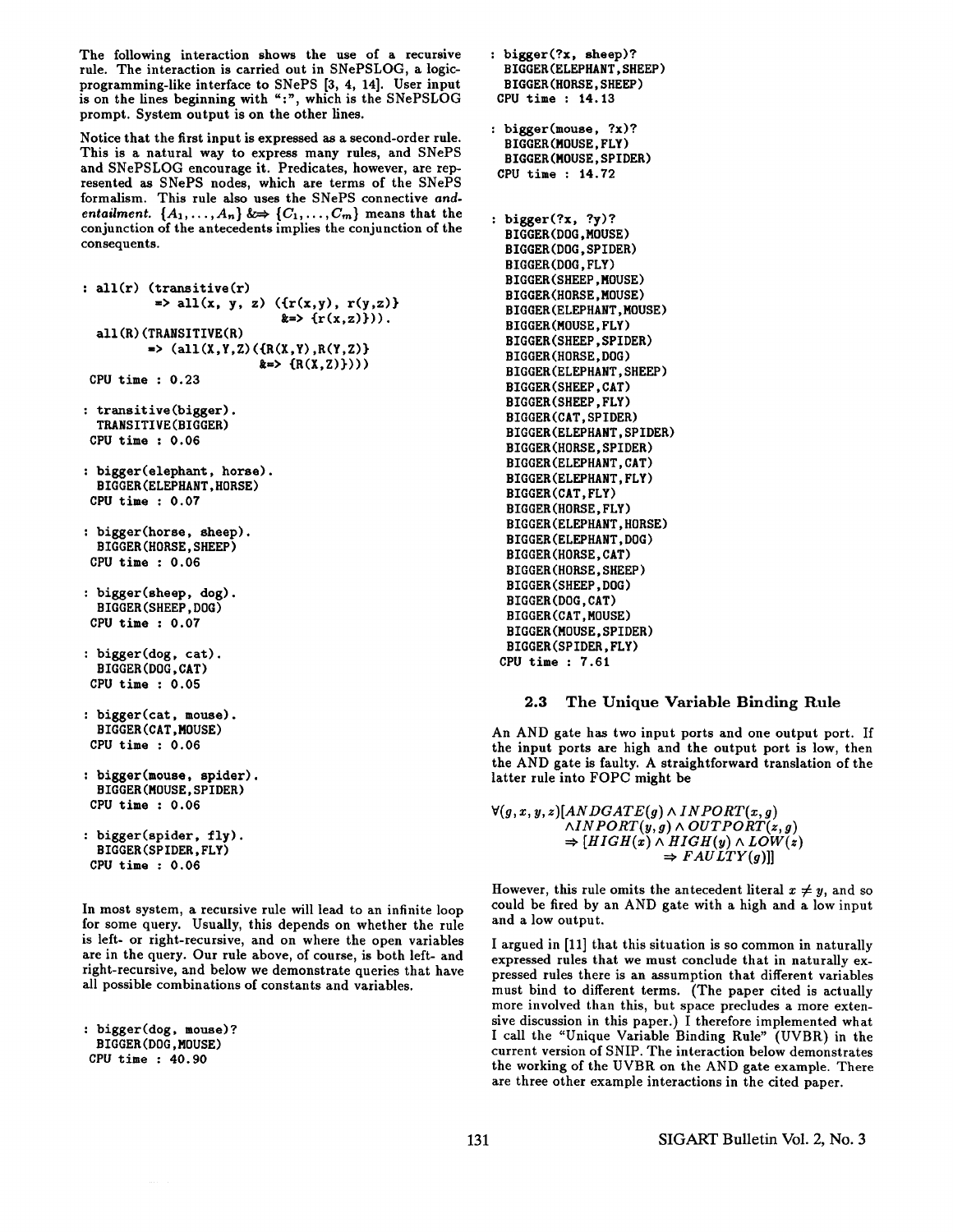```
: all(g, x, y, z) 
      (\texttt{ANDGATE}(g), \texttt{INPORT}(x, g),INPORT(y, g), OUTPORT(z, g)}
       x \rightarrow \{ (HIGH(x), HIGH(y), LOW(z) }
             k = > {FAULTY(g)}.
  all(G, X, Y, Z)({ANDGATE(G),INPORT(X,G),INPORT(Y,G), 
                    OUTPORT(Z,G)} 
       x \Rightarrow {{HIGH(X), HIGH(Y), LOW(Z)}
            x = > {FAULTY(G)}})
 CPU time : 0.37 
The gate G1 is not faulty, but would be
inferred to be faulty without UVBR. 
: ANDGATE(GI). 
  ANDGATE(GI) 
 ePu time : 0.07 
: INPORT(GII1, Ol). 
  INPORT(G1I1,G1)CPU time : 0.06 
: INPORT(G1I2, G1).
  INPORT(GII2,OI) 
 CPU time : 0.06 
: OUTPORT(G10, G1).
  OUTPORT(GIO,GI) 
 CPU time : 0.05 
: HIGH(GIII). 
  HIGH(GII1) 
 CPU time : 0.06 
: LOW(OlI2). 
  LOW(GII2) 
 OPU time : 0.05 
: LOW(GIO). 
  LOW(GIO) 
 CPU time : 0.06 
Gate G2 is faulty. 
: ANDGATE(G2) 
  ANDGATE(G2) 
 CPU time : 0.07 
: INPORT(G2II, O2). 
  INPORT(G2II,G2) 
 CPU time : 0.08 
: INPORT(G212, O2). 
  INPORT(G212,G2) 
 CPU time : 0.06 
: OUTPORT(G20, O2). 
  OUTPORT(G20,G2) 
 CPU time : 0.07 
: HIGH(G2II). 
  HIGH(G2II) 
 CPU time : 0.06 
: HIGH(G212). 
  HIGH(G212) 
 CPU time : 0.07
```

```
: LOW(G20). 
  LOW(G20) 
 CPU time : 0.06 
With UVBR, when we ask for faulty gates, 
only gate G2 is found. 
: FAULTY(?G)? 
  FAULTY(G2) 
 CPU time : 3.84 
Although UVBR seems to be correct for modelling human 
reasoning, it makes SNePSLOG confusing as a Logic Pro-
gramming language. For example, the Logic Programmers' 
favorite example of append does not work: 
: all(11)(List(11) => Append(|nil|, 11, 11)).
  all(L1)(LIST(L1) => APPEND(ni1, L1, L1))CPU time : 0.14 
: all(x, 11, 12, 13) 
      ({0bject(x), Append(ll, 12, 13)} 
      k=> {Append(Cons(x, 11), 12, Cons(x, 13))}). 
  ali(X,L1,L2,L3) 
      ({OBJECT(X),APPEND(L1,L2,L3)} 
      x \Rightarrow {APPEND(CONS(X,L1),L2,CONS(X,L3))})
 CPU time : 0.26 
: Object(Inill). 
  OBJECT(nil) 
 CPU time : 0.04 
: Object(a). 
  OBJECT(A) 
 CPU time : 0.14 
: 0bject(b). 
  OBJECT(B) 
 CPU time : 0.07 
: List(Cons(a, Inill)). 
  LIST(CONS(A,nil)) 
 CPU time : 0.07 
: List(Cons(b, Inill)). 
  LIST(CONS(B,nil)) 
 CPU time : 0.09 
: Append(lnill, Cons(b, Inill), ?1)? 
 CPU time : 0.27 
: Append(Cons(a, Inill), Cons(b, Inill), ?1)? 
 CPU time : 0.65 
Neither of those two queries worked, because they required 
Cons(b, nil) and a variable to be bound to the same vari-
able, 11, in the first rule. However, if we ask this question as 
a True/False question, it can be answered: 
: Append([nil], Cons(b, [nil]), Cons(b, [nil]))?
  APPEND(nii,CONS(B,nil),CONS(B,nil)) 
 CPU time : 0.34
```
Also, if we add a rule that explicitly allows the second and third argument of Append to be the same, the recursive question can be answered:

 $\sim$   $\sim$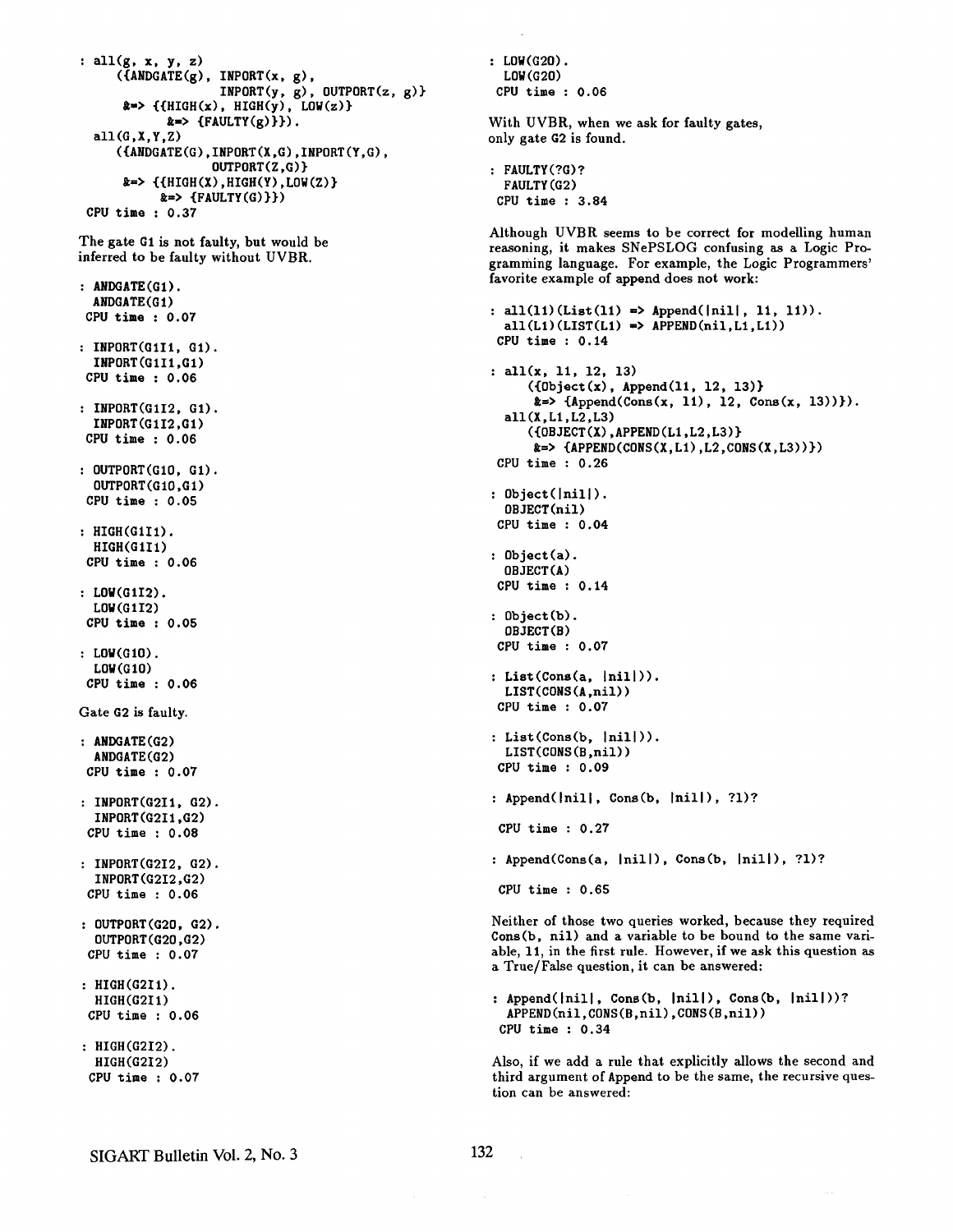```
: all(x, 11, 12) 
     ({0bject(x), Append(ll, 12, 12)} 
      x \mapsto {\text{Append}(Cons(x, 11), 12, Cons(x, 12))}.alI(L2,X,LI)({OBJECT(X),APPEND(LI,L2,L2)} 
              x \rightarrow \{APPEND(CONS(X, L1), L2, CONS(X, L2))\})CPU time : 0.26
```

```
: Append(Cons(a, Inill), Cons(b, Inill), ?1)? 
 APPEND(CONS(A,nil),CONS(B,nil), 
                     CONS(A, CONS(B, nil)))
```
CPU time : 1.93

#### 2.4 Discussing Sentences and Propositions

The interaction below shows SNePS with a particular chioce of arc labels, and a particular parsing/generation grammar for modelling a cognitive agent, CASSIE (see [12, 15]), discussing a sentence and a proposition. This makes crucial use of the ability of SNePS nodes to represent propositions and any other entities about which we can have beliefs. Here, we also use a SNePS node to represent a sentence. This also shows that it is important to retain a distinction between propositions and sentences. Soon Ae Chun and Nalcong Li wrote the sections of the CASSIE grammar illustrated in this conversation, (extracted from [12], which contains several other CASSIE case studies).

In this interaction, sentences are labelled before the prompt for reference in the discussion that follows.

```
I: Bill is Lucy's brother. 
I understand that Bill is Lucy's brother
```
- 2: He is a professor. I understand that Bill is a **professor**
- 3: Mary is his favorite student. I understand that Mary is Bill's favorite student
- **4: Her dog is named Rover. I understand that Rover is Mary's dog**
- 5: John **dislikes her dog.**  I understand that John dislikes **Rover**
- **6: He said "her dog is ugly".**  I understand that John said " her dog is ugly ", meaning Rover is ugly
- 7: That John is narrovminded is Bill's favorite proposition. I understand that that John is narrowminded is Bill's favorite proposition
- **8:** Mary believes Bill's favorite proposition. I understand that Mary believes of John that he is narrowminded

Sentences (1)-(5) introduce the characters Bill, Mary, Rover, and John. In input (6), CASSIE is informed that John uttered a particular sentence, namely "her dog is ugly." Just as people do, CASSIE recognizes the occurrence of a sentence being mentioned by the surrounding quote marks. The sentence is represented in SNePS as a sequential (conscell-like) structure of word nodes, as was described in [6, 7]. A sentence for CASSIE is just another kind of entity, so there is nothing peculiar about believing that it is the object of an act *(i.e.,* John said it). However, CASSIE does more with sentences. After representing the sentence and the proposition that John said it, CASSIE analyzes the sentence as if it had just been uttered to her. The main proposition that CASSIE understands the sentence to be expressing is also stored in SNePS, along with the proposition that the sentence expresses that proposition. All this is then output, as illustrated in output (6).

Of course, it is incorrect, in general, to analyze a mentioned sentence as if it had just been used. It should be analyzed in the context in which it was actually used, if it was used at all. This requires further work. We have constructed CASSIE to do this in order to point out a direction for further research, and to illustrate the difference between beliefs about sentences and beliefs about propositions.

Inputs (7) and (8) state beliefs about a proposition, namely that John is narrowminded. Sentence (7) gives a property of the proposition-that it is Bill's favorite proposition. Sentence (8) asserts that Mary believes it, but refers to the proposition indirectly, by the property it was given in sentence (7). It was claimed in [1] that the interaction pair (7), (8) could not be carried out in SNePS in a semantically consistent way; however, this interaction shows that it can (Cf. [16]).

# References

- [1] J. A. Barnden. A viewpoint distinction in the representation of propositional attitudes. In *Proceedings of the Fifth National Conference on Artificial Intelligence,* pages 411-415. Morgan Kaufmann, San Mates, CA, 1986.
- **[2]**  J. P. Martins and S. C. Shapiro. A model for belief revision. *Artificial Intelligence,* 35:25-79, 1988.
- [3] P. A. Matos and J. P. Martins. SNePSLOG—a logic interface to SNePS. Technical Report GIA 89/03, Grupo de Inteligencia Artificial, Institute Superior Tecnico, Lisbon, Portugal, 1989.
- **[4]**  D. P. Mckay and J. Martins. SNePSLOG user's manual. SNeRG Technical Note 4, Department of Computer Science, SUNY at Buffalo, 1981.
- **[5]**  D. P. McKay and S. C. Shapiro. Using active connection graphs for reasoning with recursive rules. In *Proceedings of the Seventh International Joint Conference on Artificial Intelligence,* pages 368-374. Morgan Kaufmann, San Mates, CA, 1981.
- **[6]**  J. G. Neal and S. C. Shapiro. Knowledge-based parsing. In L. Bolc, editor, *Natural Language Parsing Systems,*  pages 49-92. Springer-Verlag, Berlin, 1987.
- [7] J. G. Neal and S. C. Shapiro. Knowledge representation for reasoning about language. *The Role of Language in Problem Solving 2, pages 27-46, 1987.*
- **[s]**  S. C. Shapiro. Numerical quantifiers and their use in reasoning with negative information. In *Proceedings of the Sixth International Joint Conference on Artificial Intelligence,* pages 791-796. Morgan Kaufmann, San Mates, CA, 1979.
- **[9]** S. C. Shapiro. The SNePS semantic network processing system. In N. V. Findler, editor, *Associative Networks: The Representation and Use of Knowledge by Computers,* pages 179-203. Academic Press, New York, 1979.